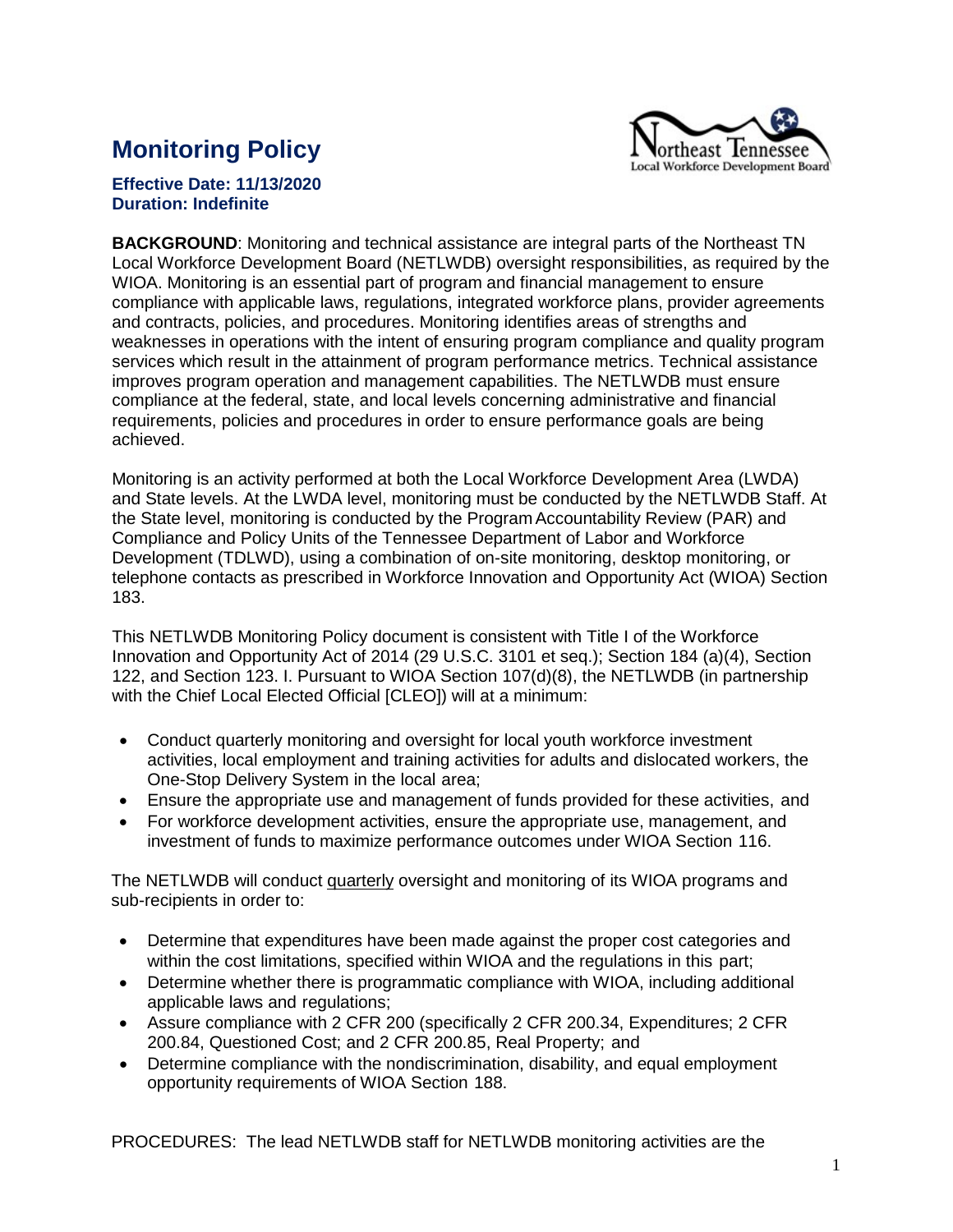NETLWDB Director of Planning and Program Development and/or Program Coordinator. Other Board Staff may serve to assist with the NETLWDB oversight and monitoring, as needed. NETLWDB staff will utilize multiple source documents that include, but are not limited to the Federal Guidance, TDLWD Monitoring Manual in addition to TDLWD Guidance, Attribute Sheets, Policies and Memorandums, Participant File Worksheets appropriate by Program, Questionnaire and Documentation grids, local NETLWDB policies and Data Element Validation guidance. The NETLWDB Staff will monitor and validate the data reporting within the American Job Center (AJC) system. All Title I sub-recipients must utilize Jobs4TN.gov to ensure that participant data is maintained and entered timely in regards to: closing of services/activities in participant files, participant exits from programs, and follow-ups after exit if applicable to the program. Regular quality control performed at the local level, and within the AJCs, can help alleviate problems with disallowed costs. Participant files may be reviewed through a random sampling. Sub-recipients will be notified prior to a quarterly review being conducted.

NETLWDB Staff may review through desktop evaluation, on-site evaluation, and telephone contacts, or through a combination of these processes. The review may include: examining program records, questioning employees, interviewing participants, and entering any site or premise which receives WIOA funds. The goals and objectives of the NETLWDB Monitoring Plan are to maintain effective safeguards of federal and state funds by monitoring programs operated by NETLWDB sub-recipients and/or sub-recipient/contractors effectively and efficiently. This review is to ensure that such programs are in compliance with applicable federal regulations and state policies, contract requirements, and to make certain the most in need are being served.

An on-site review may be performed, if deemed necessary to correct non-compliant practices, as part of the monitoring process. During the on-site review, monitors can observe, identify, and verify strengths and opportunities for improvement. Monitors are on-site to observe activities, procedures, behaviors, safety practices, and physical conditions and to conduct interviews, review records, and record/document findings. On-site monitoring is intended to assess the successes or failures of a program rather than provide preventative maintenance. Monitoring is intended to inform future decisions on altering or strengthening a program and the system as a whole as well as to provide on-going Technical Assistance for sub-recipients and/or sub-recipient/contractors. On-Site Reviews may incorporate:

- Sub-recipient/Sub-recipient/contractor staff interview
- Negotiated Performance Outcomes
- Participant interviews at random
- Entering any site or premise which receives WIOA funds

This policy outlines the steps, procedures, process, and methods that will be used in accordance with local, state and federal regulations and guidance associated with the administration of WIOA funds. NETLWDB Monitoring Staff may develop and utilize multiple internal attribute and worksheets that assist in the effectiveness and efficiency of the reviews based on individual program requirements in addition to specific programmatic requirements outlined by TDLWD and USDOL. At the start of each Program Year, monitoring tools will be posted for the upcoming monitor year. NETLWDB Monitoring Staff may develop additional reviews and reports based on identified need which will also be posted.

The NETLWDB will ensure that the LWDA Fiscal Operations incorporate regular and timely quality controls to analyze funds in a proactive approach to program management relative to state and federal guidelines on disallowed costs, Minimum Participant Cost Rate and the required Program Allotment Rate.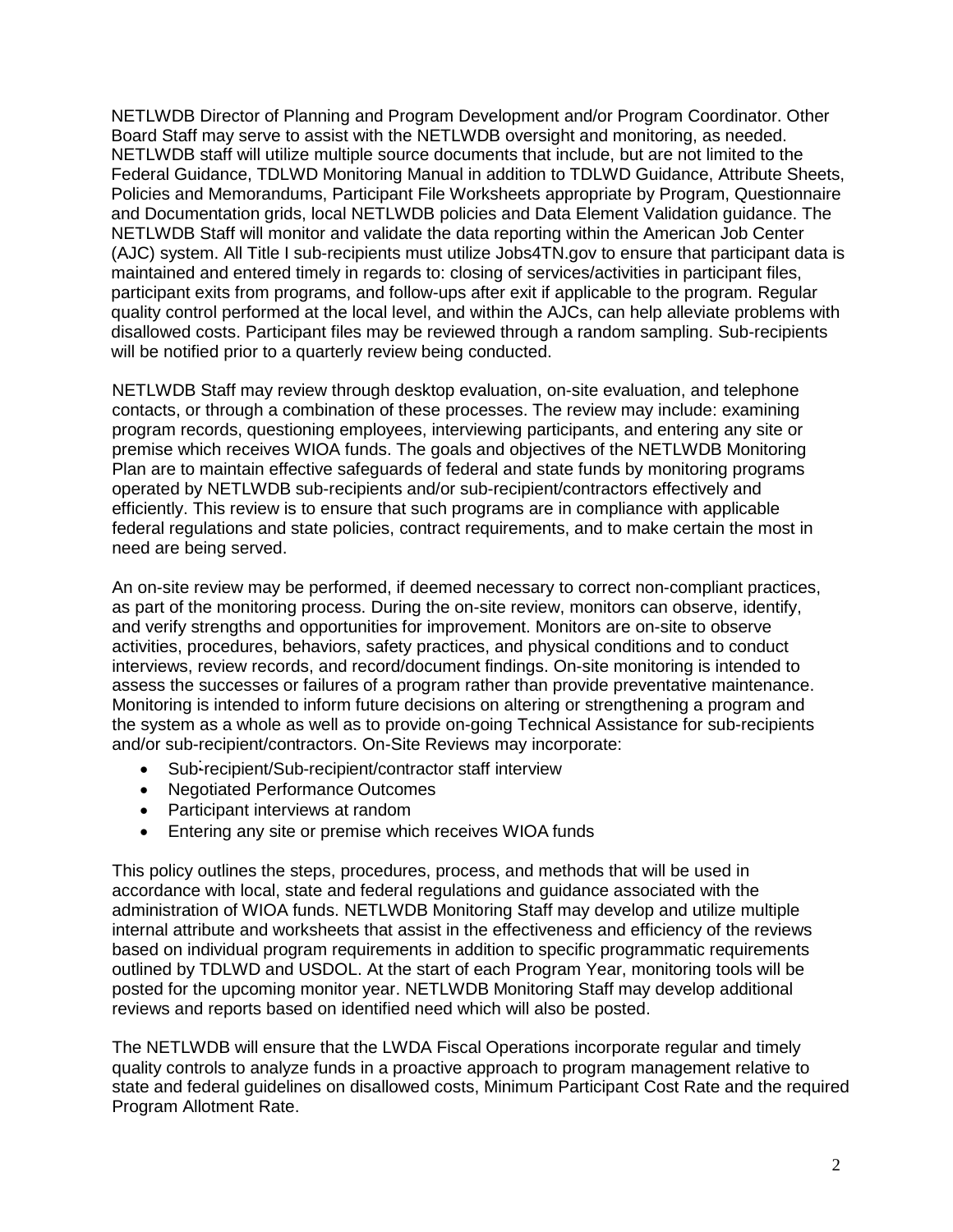A monitoring schedule will be developed and forwarded to all sub-recipients/subrecipient/contractors. The schedule will be flexible so that programs may be reviewed as requested and as the need dictates. An e-mail is sent to the sub-recipient/contractor a few days in advance of the visit. This contact will confirm the time of arrival, a general overview of the schedule of monitoring activities, time of the entrance conference and needed subrecipient/sub-recipient/contractor staff to be present at entrance. Unannounced monitoring reviews are also part of the monitoring process. Unannounced monitoring will be conducted on a random basis. A sampling of all required information and documentation will be completed and reported each month to ensure compliance and allow for quick corrective action of any concerns or potential problems.

Pre-award finance reviews or on-site post-award monitoring of sub-recipients/contract that have little or no workforce program experience will be conducted no later than one hundred and twenty (120) days after the award of the contract.

A Monitoring Report from the review will be issued within 15 days of the last day of the review. Monitoring will include both data and observation and review of the AJC System and WIOA partners may be used, as appropriate, to provide visual documentation of items or areas that need to be addressed. Corrective Action Plans (CAP) are required within 30 days for any issues noted during the review. Continued monitoring will occur to ensure full compliance with Corrective Action Plans.

**DATA VALIDATION:** Data validation will be conducted quarterly and annually by NETLWDA staff. *(See Data Validation Policy)*

**SUBMISSION OF QUARTERLY MONITORING REPORTS:** The NETLWDB will conduct monitoring and submit quarterly reports that outlines the results of the monitoring. Reports will be submitted by the 25<sup>th</sup> calendar day following the end of each quarter, by email to [workforce.board@tn.gov.](mailto:workforce.board@tn.gov) The monitoring results will be maintained for a minimum of five (5) years. The required elements of the reports are:

- 1. NETLWDB Governance Requirements
- 2. Complaints regarding Equal Opportunity violations
- 3. Fiscal Analysis
- 4. Current Key Performance Indicator (KPI) Data
- 5. Business Engagement
- 6. Copies of New/Amended NETLWDB Policies
- 7. Best Practices, New Initiatives, and Challenges
- 8. Update on Regional and Local Plan

The One-Stop Operator (OSO) will be asked to report on the monitoring elements that are within the OSO's responsibilities such as KPI data, Business Engagement, Best Practices, New Initiatives, and Challenges.

**TECHNICAL ASSISTANCE:** The results of monitoring will indicate the efficiencies or deficiencies of a sub-recipient. The information obtained from collecting and analyzing monitoring results influences the need for technical assistance. Each quarter, technical assistance will be schedule to address any deficiencies or best practices discovered through monitoring.

**CORRECTIVE ACTION:** NETLWDB Monitoring Staff will work with the One-Stop Operator to resolve issues uncovered during the desktop review. A Corrective Action Plan (CAP) will be required within thirty (30) working days to address any deficient areas and correct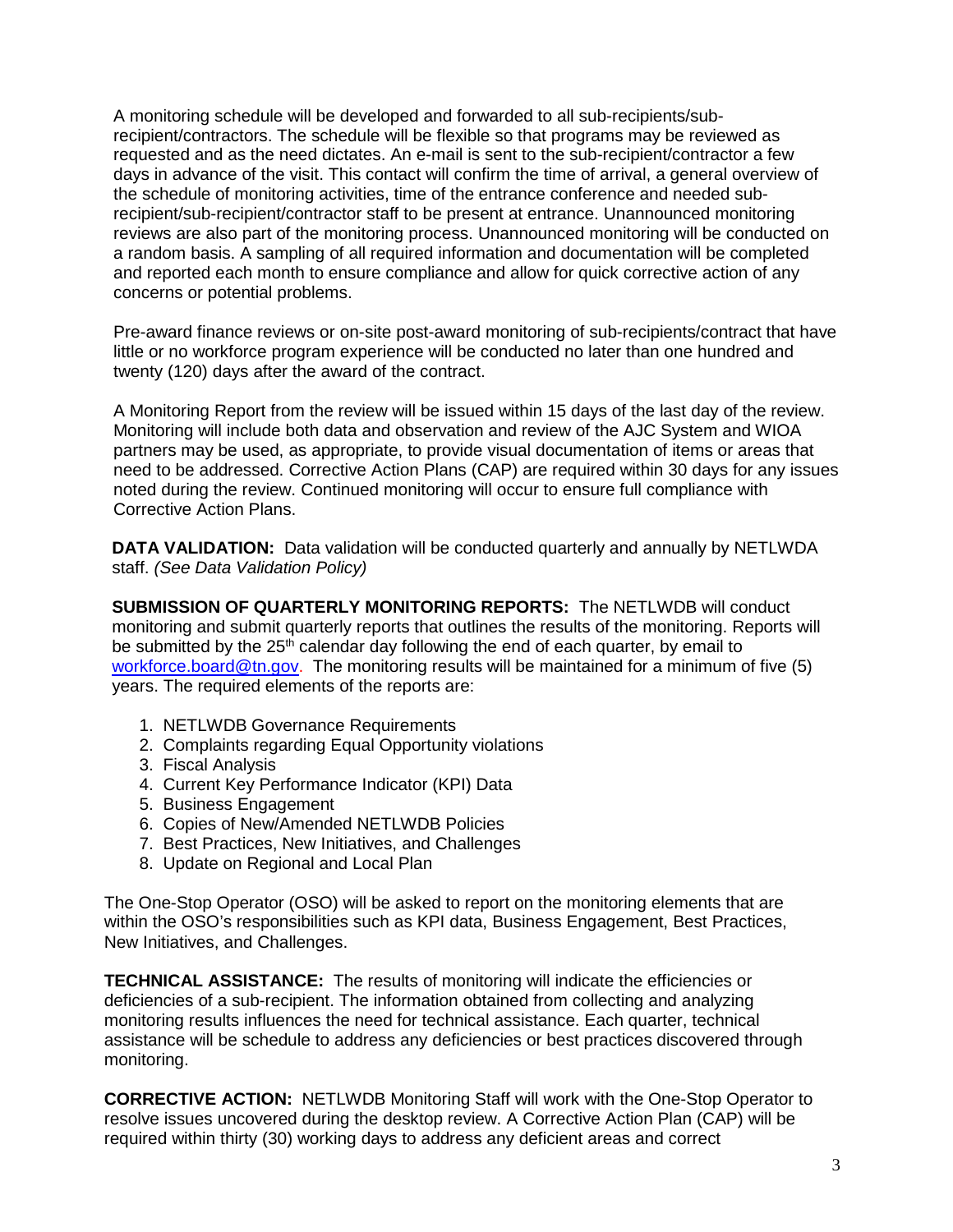noncompliance findings. The CAP must outline the following items to address each item listed in the monitor's observations and findings:

- Describe the tasks and/or steps developed to resolve the deficiency.
- Written notification deficiencies have been corrected; if pending correction, expected date of correction.
- All missing documents and/or corrections to documents must be scanned and emailed to monitor.

**SPECIAL AWARD GRANT MONITORING:** Aside from awards given under WIOA, additional grants will be monitored in the same manner as other WIOA programs. The Career Service Provider will ensure that participants receive the benefits of these award funds, and the OSO will provide monitoring reports to the NETLWDB and Board Staff.

**ADDITIONAL MONITORING:** The NETLWDB reserves the right to conduct additional monitoring outside the established procedures in this policy. Additional monitoring will only take place when there is reason to suspect that there are non-compliant practices occurring by the sub-recipient. If additional monitoring is conducted, the sub-recipient will be notified in writing of the reason and timeline to be established.

In accordance with TDLWD guidance, the items listed below clarify the WIOA Background description above in the same numerical order.

- 1. **Reports**: The NETLWDB Staff will generate, maintain, and submit proper reports relating to expenditures. Fiscal reports are due by close of business on the 25th day of the month following the data collection period. These reports must demonstrate that the balance matches the cumulative expenditures.
- 2. **Management Information System/Duties and Controls**: NETLWDB Staff oversee the system in place to monitor and validate the data reporting within the American Job Center (AJC) system. All sub-recipient/contract and other AJC providers must utilize Jobs4TN.gov to ensure that participant data is maintained and entered timely in regards to, but not limited to: closing of services/activities in participant files, participant exits from programs and follow-ups after exit if applicable to the program. (Refer to Electronic Case File Policy and Procedures.) This NETLWDB policies and procedures, based on both federal and state policies, ensures the compliant administration of WIOA funds and activities at the local level.
- 3. **Monitoring of Local Sub-Recipients/ Contracts**: This policy and procedure document outlines the required formal system in place for the monitoring of contracts to be performed by the NETLWDB Staff to ensure compliance in regard to deliverables, performance, allowable expenditures, efficiency and effectiveness, and overall allowable activities. Oversight of contracts includes, but is not limited to, reviewing the performance of the One-Stop Operators (OSO), Title I Career Service Provider, service providers, and employers (e.g. On-the-Job Training, Incumbent Worker Training, etc.).
- 4. **Transparency**: All reports, requested by and submitted to TDLWD, will be submitted by NETLWDB Staff. It is the responsibility of NETLWDB to ensure local management systems are in place with partners, sub-recipient/contractors, and providers to allow for proper, timely, and accurate submissions of the required reports and information. NETLWDB Staff will provide all data, documents, and reports related to the administration of WIOA (including other contractual expenditures) to the grantee (TDLWD) upon request and in a timely manner.

**Quality Control for the NETLWDB AJC System:** Quality control is an on-going activity focused on continuous improvement, efficiency and effectiveness, and adherence to policy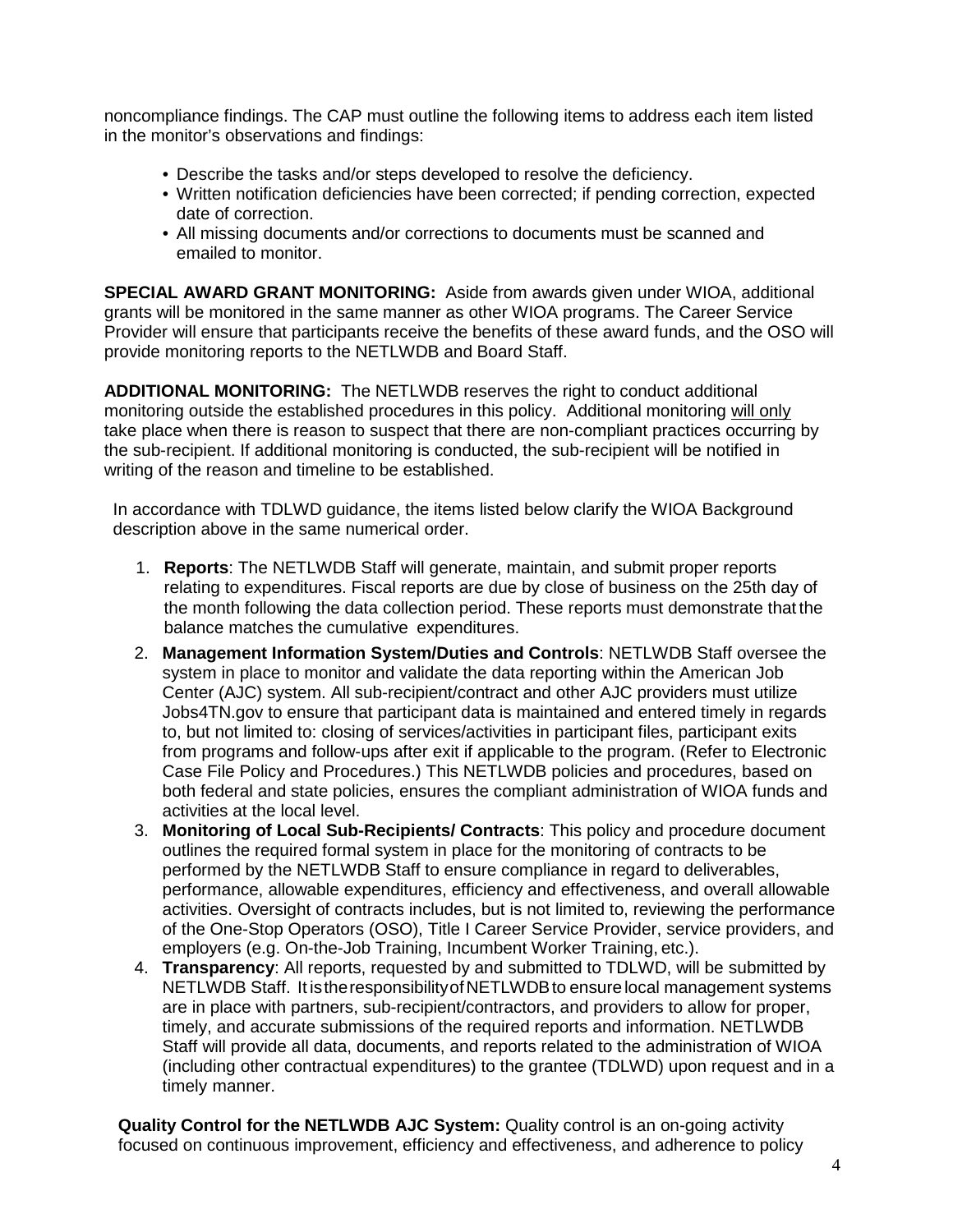and procedure**.** One-Stop Operator (OSO) staff is the primary entity performing day to day quality control within the NETLWDB AJC system as per the negotiated contract.

Responsibilities of the OSO include the duties outlined in the OSO contract, but are not limited to:

- Reviewing the Memorandum of Understanding, specifically to ensure WIOA compliance and that all parties have a mutual understanding of their roles and responsibilities within theOne-Stop system;
- Encouraging continuous improvement in the AJCs, such as increasing enrollment and amending business hours to meet customer needs;
- Reviewing eligibility determinations of program participants to ensure thatindividuals enrolled are receiving the provided services;
- Ensuring accessto services; and
- Reporting to the NETLWDB on operations, performance, and continuous improvement recommendations.

These quality control activities differ from the monitoring conducted by the TDLWD and the NETLWDB Staff because they provide early, proactive intervention opportunities to avoid noncompliance findings during annual reviews. These day-to-day quality control activities provide context to engage in training activities and form stronger working relationships between the TDLWD, the NETLWDB and the NETLWDB sub-recipients and all NETLWDA AJC partners.

## **MONITORING AND QUALITY CONTROL ON FISCAL OPERATIONS:**

1. **Effect of Quality Control on Fiscal Operations:** Regular quality control will be performed by the NETLWDB Staff at the local level and within the NETLWDB AJC system to proactively identify sub-recipient fiscal issues. Additionally, local regular oversight and quality control ensures that the tracking of the required Minimum Participant Cost Rate and required Program Allotment Rate so that NETLWDB remains on track to achieve these measures

The NETLWDB Staff's regular oversight of program and administrative expenses by the OSO will ensure that the daily operations of the program are functioning properly. TDLWD Workforce Services program staff will be conducting regular quality control reviews in addition to the formal annual review performed by PAR.

2. **Impact of Monitoring on Fiscal Operations:** The formal monitoring conducted annually by the PAR unit is intended to analyze the overall program effectiveness by reviewing documentation and results. As stated in TDLWD's monitoring guidance, data doesn't tell the whole story. NETLWDB Staff and PAR monitoring is designed to assess the successes, challenges and failures of a program rather than provide preventative maintenance. In accordance with TDLWD guidance, the NETLWDB recognizes that, in essence, monitoring is intended to inform future decisions on altering or strengthening a program.

**APPEALS:** Appeals and disputes regarding management decisions are first addressed through local dispute resolution policies and procedures.

If the requirements of local dispute resolution policies and processes have been met and the parties to the dispute cannot reach agreement, they may appeal to the State per the NETLWDB Grievance and Complaint Policy. Complaints, other than discrimination complaints, will originate at the local level. If a resolution is not obtained at the local level within sixty (60) days of the filing of the complaint, or either party is dissatisfied with the local hearing decision, a state-level appeal may be filed. The state level decision may be appealed to the Secretary in the event that a decision has not been reached within sixty (60) days, or a decision has been reached and the